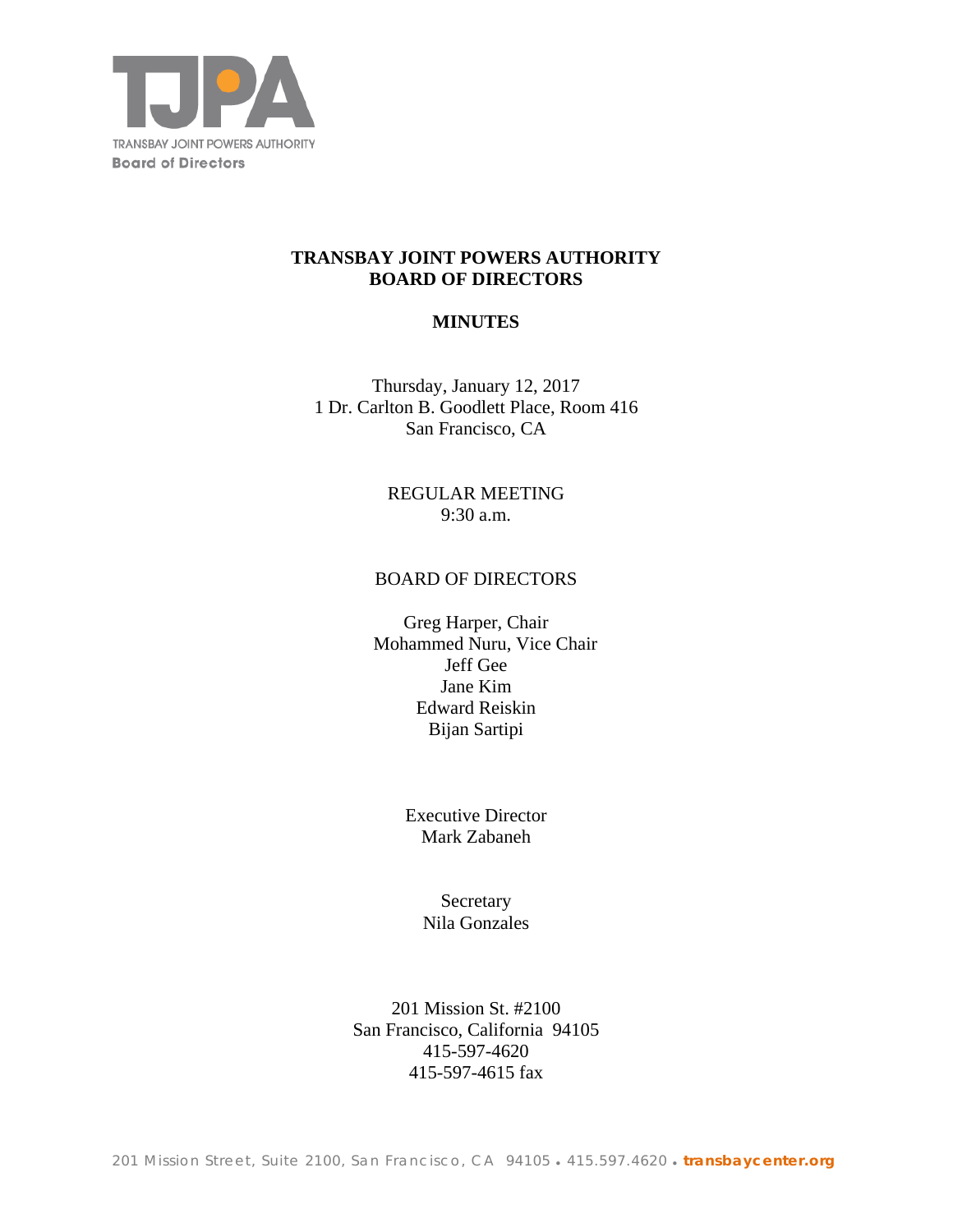## 9:30 – REGULAR MEETING

### ORDER OF BUSINESS

### 1. Call to Order

Chair Harper called the meeting to order at 9:35 a.m.

2. Roll Call

Present: Jeff Gee *(arrived during ED Report)* Ed Reiskin Bijan Sartipi Mohammed Nuru Greg Harper

Absent: Jane Kim

3. Communications

Per concurrence of the Board, Item 12 Election of Chair and Vice Chair was postponed to the next meeting.

Chair Harper provided comments of his participation on the Transportation Research Board.

4. Board of Director's New and Old Business

None.

- 5. Executive Director's Report
	- Project Labor Agreement Quarterly Update

Executive Director Zabaneh reported that all remaining issues have been resolved in regards to the Transportation Infrastructure Finance and Innovation Act (TIFIA) loan and the City and County of San Francisco (City) Financing for the Phase 1 financing agreement with the City and the Metropolitan Transportation Commission (MTC) and, therefore, the Phase 1 City Financing is set to close in the afternoon on this date. Additionally, he reported that the first TIFIA disbursement was received on December 27, 2016 and future payments are expected on a monthly basis. He also provided an update on the work with the San Francisco County Transportation Authority (SFCTA) staff for the \$6.8 million allocation to advance Phase 2 and stated it would be considered at the January 24, 2017 SFCTA Board meeting. He also reported that he would be meeting with John Rahaim, Director of San Francisco Planning Department, at the end of January to discuss the development of an integrated schedule for Phase 2 and the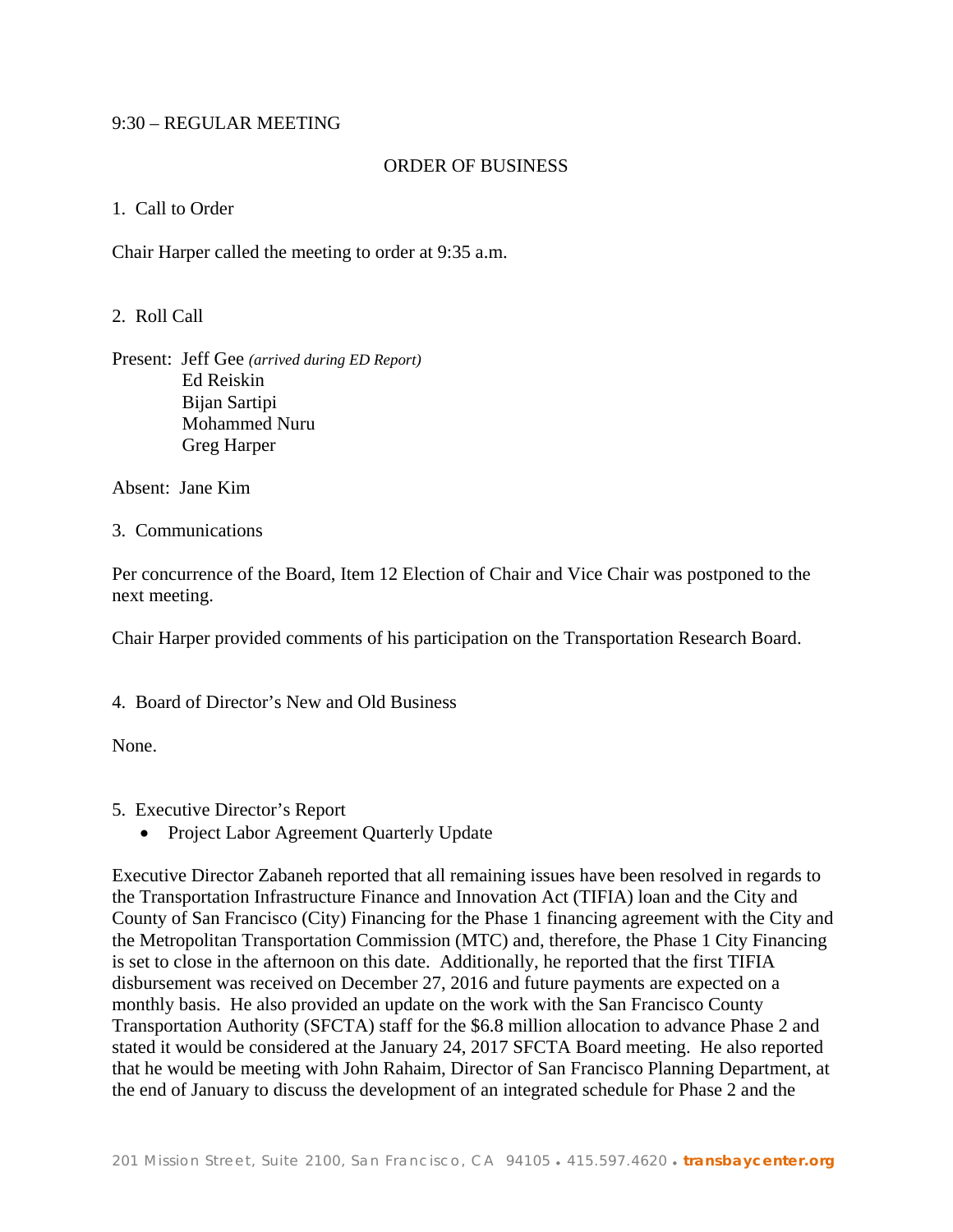City's Railyard Alternatives and I-280 Boulevard (RAB) feasibility study in addition to providing an update on the progress of the TJPA Supplemental Environmental Impact Study/Environmental Impact Report (SEIS/EIR). Additionally, he stated that the SEIS/EIR review process has been underway and hopes it will be finished in 5-6 weeks. He announced that a project update presentation and tour would be provided to the California Transportation Commission (CTC) on January 17, 2017 and extended an invite to the TJPA Board members. He also stated that at the request of the Mayor's office and Office of Community Investment and Infrastructure (OCII), a brief overview of Caltrans lease agreements that are necessary to successfully operate Under Ramp Park as well as other planned City parks on Caltrans-owned parcels throughout the City would be included in the presentation. He also mentioned that he has a meeting scheduled in late January with Jeff Morales, California High Speed Rail Authority, to provide an update on the outcome of Item 11 on today's agenda and discuss next steps. Finally, he reported that trees for the Rooftop Park are scheduled to be delivered and installed next week.

### 6. Citizens Advisory Committee (CAC) Update

Bruce Agid, TJPA CAC Chair, reported that the CAC congratulated the team on their accomplishments in 2016. The CAC was pleased that the schedule is still at December 22, 2017 and the Estimate At Completion (EAC) has stayed consistent at \$13 million below the target max. They are also satisfied that the team is working to have bus operations begin as soon as possible after December 22, 2017 and that the retail plan will be addressed with the same urgency by the Master Lessee, once that contract is awarded. They were glad that the team would be meeting with Director Jeff Kositsky and Sam Dodge of the Department of Homelessness & Supportive Housing to prepare for the Transbay Transit Center opening with a proactive approach to address homelessness issues. Chair Agid expressed concerns that the meeting with the Planning Department had not yet occurred because of the time lost in putting together an integrated plan.

#### 7. Public Comment

 Members of the public may address the Authority on matters that are within the Authority's jurisdiction and are not on today's calendar.

Jim Patrick stated that the first trees being planted is good news which should be used as a public relations opportunity and the Mayor should be there putting the first roots in. He queried the Board members on whether any of their respective agencies were providing any marketing dollars to promote the Transit Center as a better asset for their riders. He questioned whether a new Muni bus link would be set up from the Caltrain station to the Transit Center. He suggested a budget be developed for the operational aspects of the terminal to be evaluated against what the Master Lessee is proposing.

# THE FOLLOWING MATTERS BEFORE THE TRANSBAY JOINT POWERS AUTHORITY ARE RECOMMENDED FOR ACTION AS STATED BY THE EXECUTIVE DIRECTOR OR THE CHAIR.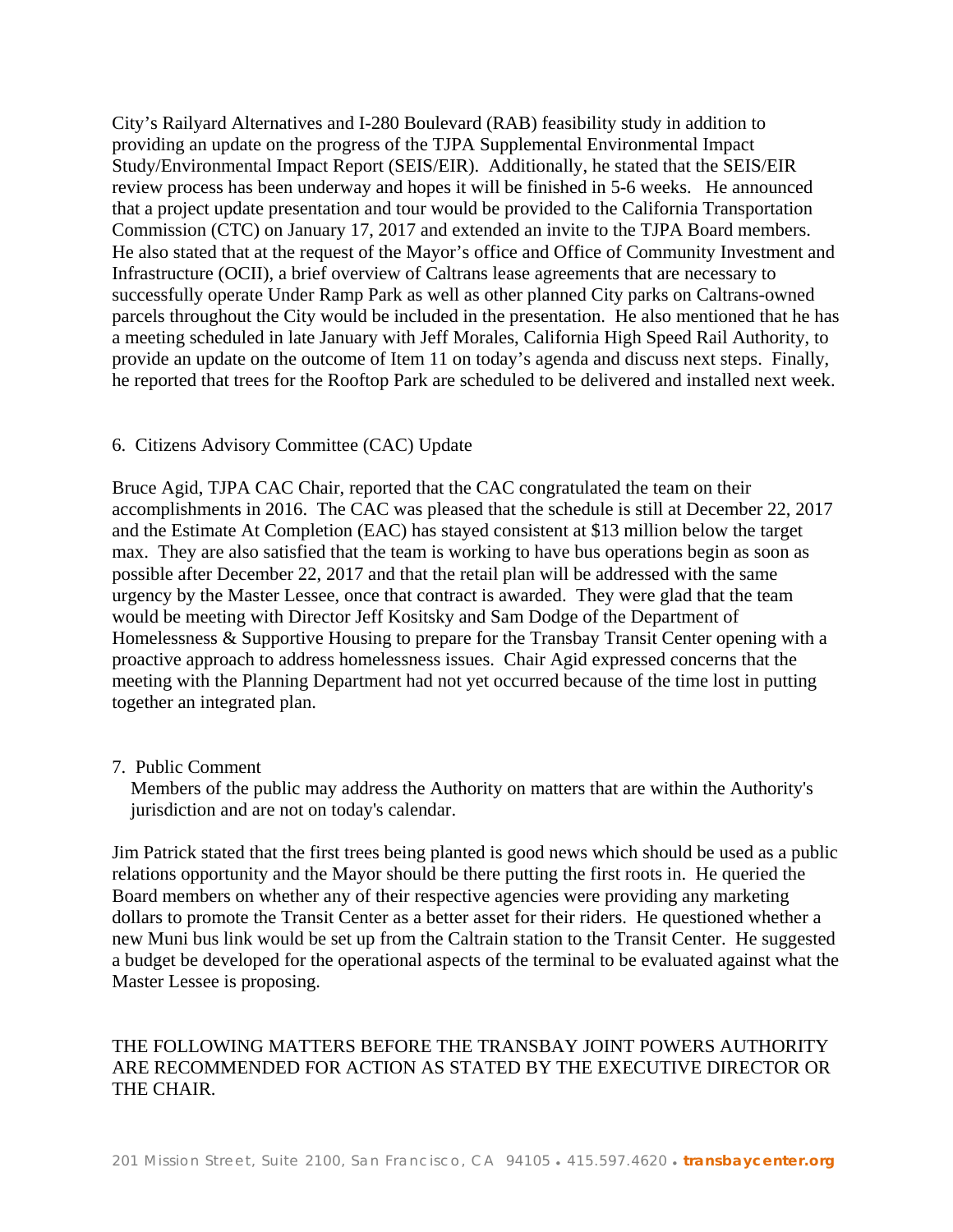## CONSENT CALENDAR

8. All matters listed hereunder constitute a Consent Calendar, are considered to be routine by the Transbay Joint Powers Authority, and will be acted upon by a single vote. There will be no separate discussion of these items unless a member of the Board or the public so requests, in which event the matter shall be removed from the Consent Calendar and considered as a separate item.

- (8.1) Approving the Minutes of the December 8, 2016 meeting.
- (8.2) Authorizing the Executive Director to execute Amendment No. 7 to Professional Services Agreement No. 12-04-SEIS-000 for Supplemental Environmental Impact Statement/ Environmental Impact Report Services with AECOM Technical Services to extend the term of the Agreement to November 26, 2017, to complete the final tasks in the scope with no additional compensation.

RESOLUTION 17-001

No public comment.

On motion to approve the Consent Calendar:

ADOPTED: AYES – Gee, Reiskin, Nuru, and Harper

## REGULAR CALENDAR

9. Authorizing the Executive Director to execute Amendment No. 5 to the Professional Services Agreement for retail counsel services with Sheppard, Mullin, Richter & Hampton to extend the term of the agreement through December 31, 2017, and increase the amount of compensation by \$60,000 to a total of \$280,000.

Executive Director Zabaneh and Chief Financial Officer (CFO) Sara DeBord presented the item.

No public comment.

#### RESOLUTION 17-002

On motion to approve:

ADOPTED: AYES – Gee, Reiskin, Nuru, and Harper

10. Presentation of the Annual Program Status Report.

Executive Director Zabaneh introduced the item presented by Mark O'Dell of the Program Management team, CFO Sara DeBord, Legislative Affairs/Community Outreach Manager Scott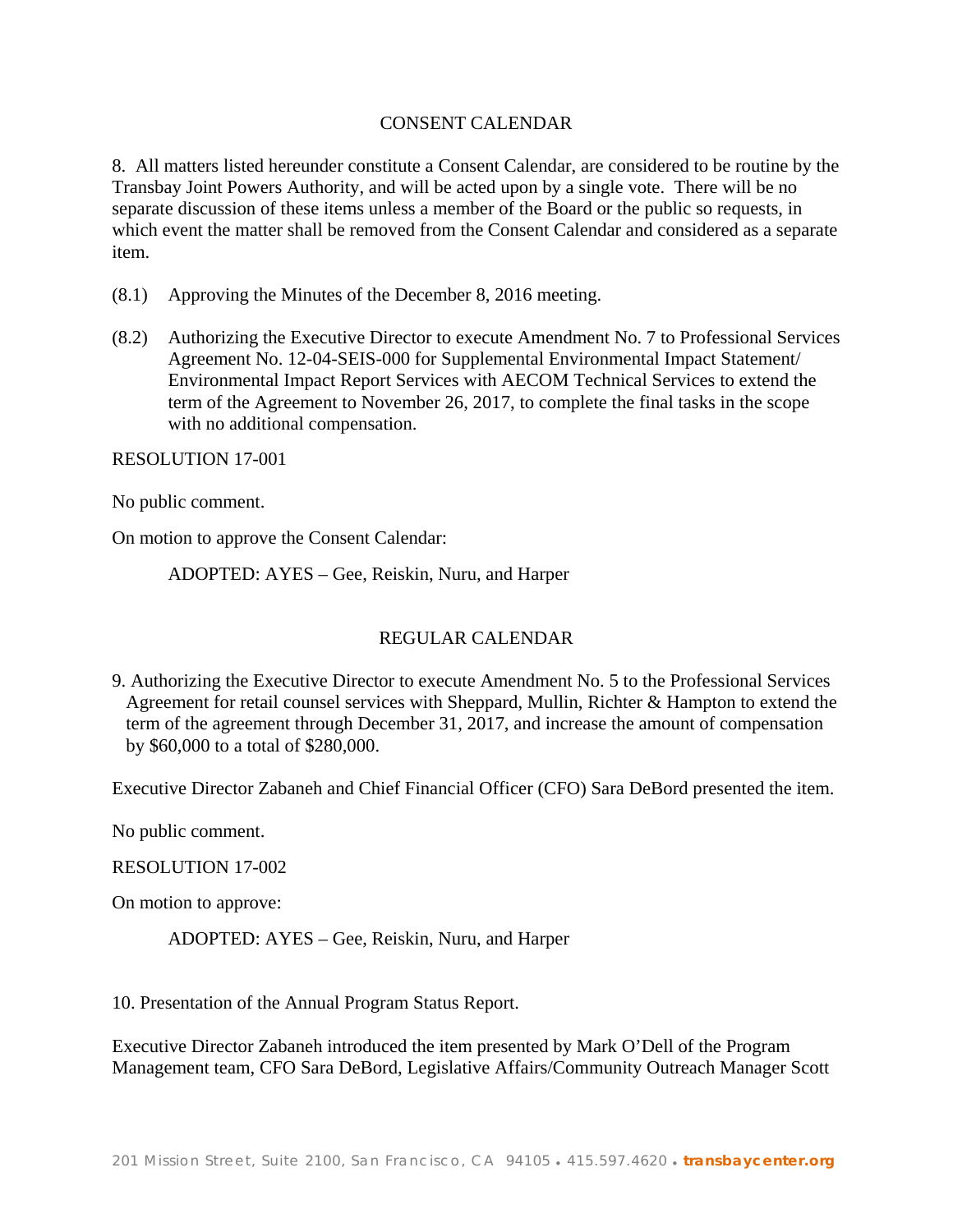Boule, Senior Construction Manager Dennis Turchon and Director of Design & Construction Ron Alameida.

Director Reiskin expressed his appreciation of the report and acknowledged the work completed in 2016 and planned for 2017. He stated the importance of communicating now to stakeholders any cost impacts that would be incurred at the start of operations because most stakeholders are currently developing their 2017-2018 fiscal year budgets which would be impacted.

Director Gee complimented the report and acknowledged the thousands of workers involved in implementing this major multifaceted project.

Public Comment:

Roland Lebrun provided comments regarding the private sector being involved with the Downtown Extension (DTX) and provided suggestions on how to make it work.

11. Discussion and potential action regarding potential invitation to a public agency to join the Transbay Joint Powers Authority as a New Member.

Executive Director Zabaneh presented the item.

Public Comment:

Roland Lebrun stated he does not support Ben Tripousis of the California High Speed Rail Authority and requested the proposal be rejected.

RESOLUTION 17-003

On motion to approve:

ADOPTED: AYES – Gee, Reiskin, Nuru, and Harper

12. Election of Chair and Vice Chair pursuant to the TJPA Joint Powers Agreement.

As noted earlier under item 3, Communications – this item was postponed to the next meeting.

#### RECESS REGULAR MEETING AND CONVENE CLOSED SESSION

There was no member of the public who indicated that they would like to comment on the items scheduled for discussion in closed session.

### CLOSED SESSION

13. Call to Order

Chair Harper called the closed session to order at 11:10 a.m.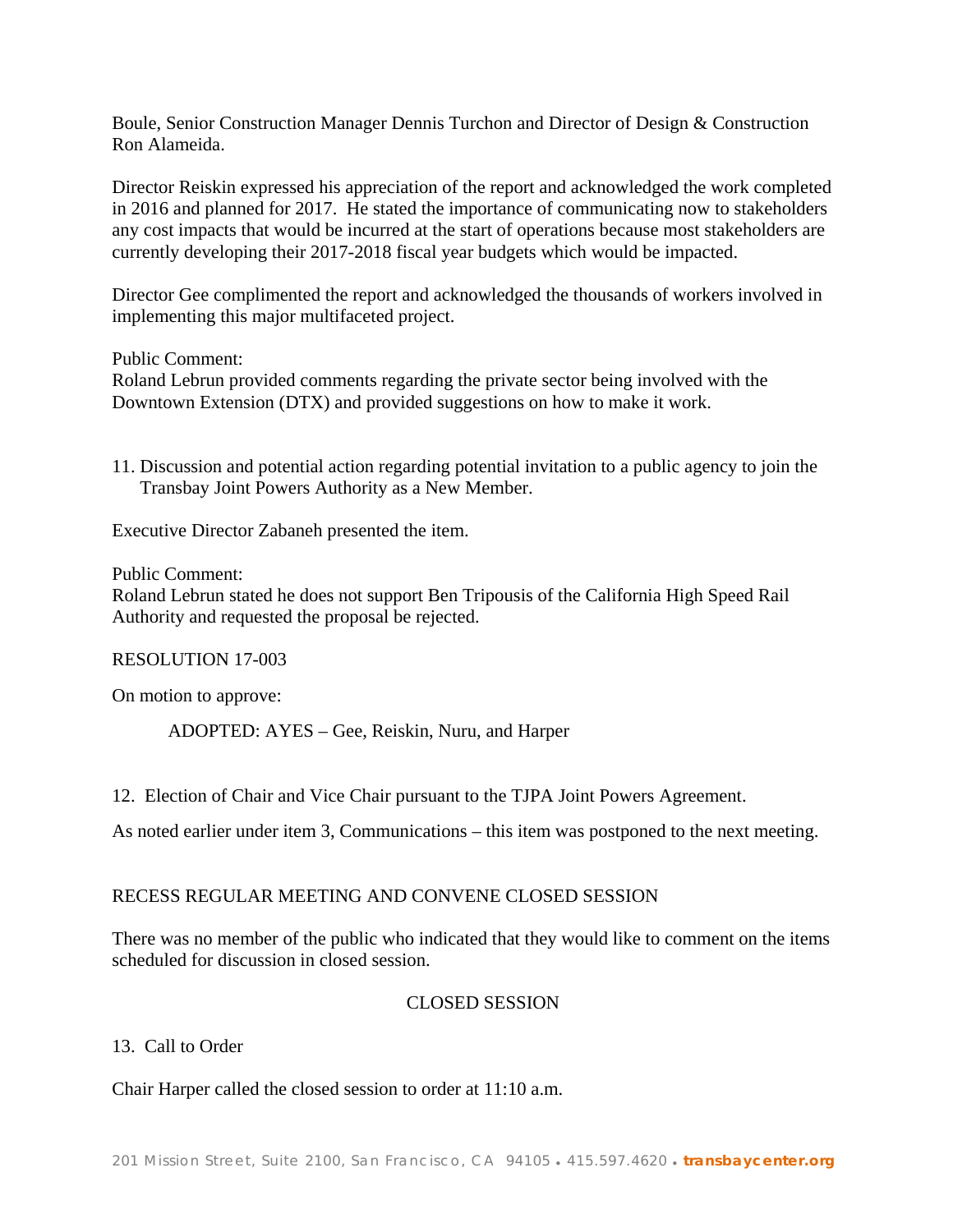14. Roll Call

Present: Jeff Gee Ed Reiskin Bijan Sartipi Mohammed Nuru Greg Harper

Absent: Jane Kim

15. CONFERENCE WITH REAL PROPERTY NEGOTIATORS (Gov. Code section 54956.8)

Property: Transbay Transit Center (generally located between Mission, Beale, Howard, and Second Street in San Francisco; Assessor's Block 3721, Lots 006 and 124; Assessor's Block 3720, Lots 010 and 011; Assessor's Block 3719, Lot 003)

Agency negotiator: Mark Zabaneh, Executive Director; Shuprotim Bhaumik, HR&A Advisors, Inc.; Joan Story, Sheppard Mullin

Negotiating parties:

- Cushman & Wakefield
- Lincoln Property Company

Under negotiation: Price and terms of payment for long-term master lease of Transbay Transit **Center** 

16. CONFERENCE WITH LEGAL COUNSEL—EXISTING LITIGATION (Paragraph (1) of subdivision (d) of Gov. Code Section 54956.9)

Name of case: John Eng, et al. vs. Millennium Partners I, Inc., et al., San Francisco County Superior Court, Case No. CGC-16-553574

and

Name of case: Laura S. Lehman, et al. vs. Transbay Joint Powers Authority, et al., San Francisco County Superior Court, Case No. CGC 16-553758

17. CONFERENCE WITH LEGAL COUNSEL—ANTICIPATED LITIGATION Significant exposure to litigation pursuant to paragraph (2) of subdivision (d) of Section 54956.9: (5 potential cases)

ADJOURN CLOSED SESSION AND RECONVENE REGULAR MEETING – The Closed Session was adjourned at 12:25 p.m.